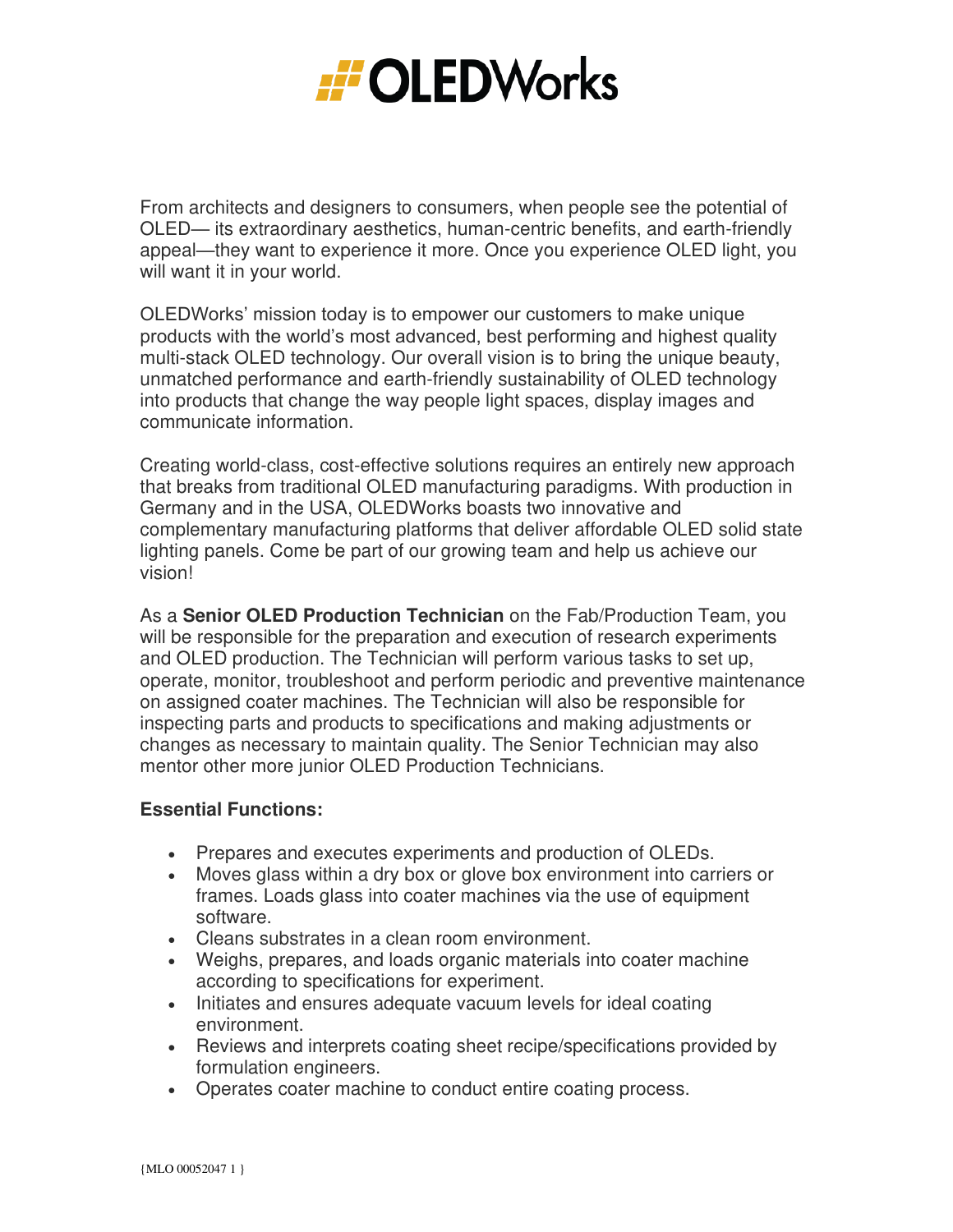- Monitors coating process for a variety of factors via a computer screen. Includes monitoring for consistency, looking for irregularities or fluctuations, reviewing rates at which materials and thickness are being put down, etc. Quality is essential to ensure all work and raw materials are not lost.
- Troubleshoots process on coater machines as problems arise.
- Records statistical process control.
- Records results where accessible for review by the team.
- Performs preventative maintenance (PMs). This includes daily maintenance of the machines to ensure top functionality, fixing or adjusting the machines, and getting assistance from other technicians or engineers as needed. Also includes cleaning floors, wiping down machines, replacing parts, etc.
- Performs periodic maintenance. Shuts down the machines on a regular schedule, and fully cleans and ensures top functionality through verification steps.
- Records and documents key parameters, maintenance completed, issues and fixes daily on a control chart.
- May design and fabricate fixturing for use in OLED processing.
- Wears PPE gear as required according to various procedures and safety requirements.
- Trains Co-op students or interns.
- Writes procedures for the machines and equipment. Updates as necessary.
- Assists with encapsulation and EEL process.
- Works on various special projects as assigned by the Manager, Quality & Fab/OLED Production.

## **Education & Experience:**

High School diploma, in addition to 5+ years' experience with and/or strong interest in chemical process and mechanical engineering required. Associate's or Bachelor's Degree from a two or four year college or university in applied science and technologies, or related field of study preferred. Five (5) years of experience working within an OLED or similar business preferred.

## **Competencies & Skills:**

- Understanding of OLED and device making
- Experience with thin film deposition
- Possess organic and inorganic materials knowledge
- Skills in mechanical operation in a vacuum environment
- Mechanical and electrical aptitude